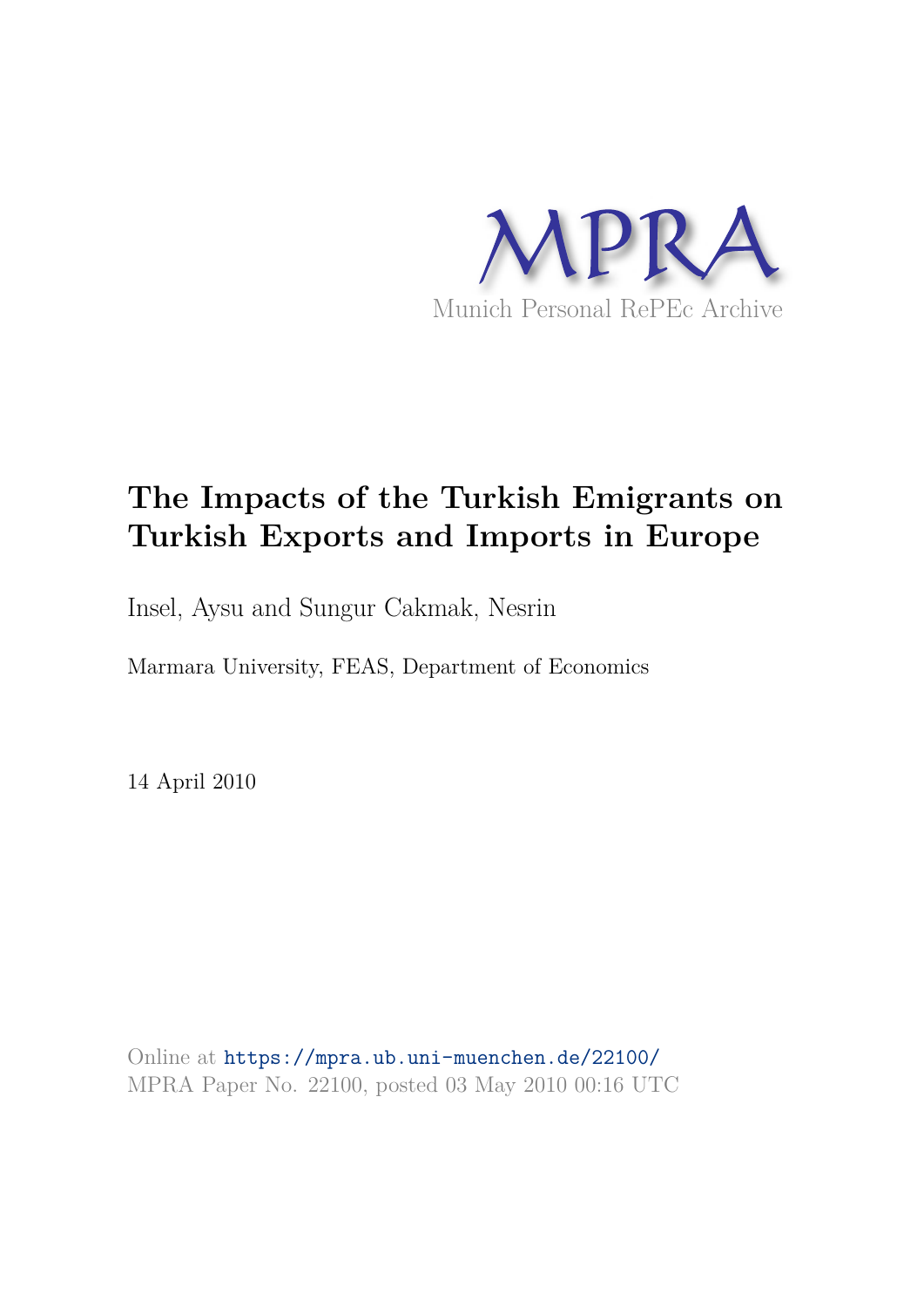## **THE IMPACTS OF THE TURKISH EMIGRANTS ON TURKISH EXPORTS AND IMPORTS IN EUROPE**

Aysu Insel<sup>[•](#page-1-0)</sup> and Nesrin Sungur Cakmak<sup>[••](#page-1-1)</sup>

#### **Abstract**

This paper examines the link between migration and trade, focusing on Turkey as a "sending" country and the selected trading partners, Austria, Belgium, Denmark, Finland, France, Germany, Holland, Italy, Norway, Spain, Sweden, Switzerland and the UK, as the "receiving" countries in Europe. The research question is: "Do Turkish emigrants have positive impacts on the exports and imports of Turkey through preference and/or network channels." The investigation methodology involves the fixed effect panel data analysis, and the estimation technique is the Least Squares under the assumption of the presence of cross section heteroskedasticity and the robust standard errors. This paper includes the 1980-2007 period, as well as two sub-periods, 1980-1995 and 1996-2007, in order to test the impact of the 1995 December Customs Union agreement between Turkey and EU countries. The trade function has been determined by the stock of Turkish population, per capita real income, real exchange rate, and the lagged dependent variable. It has been found that Turkish emigrants have significantly positive effect on trade mainly after the Custom Union Agreement, through the preference and network channels.

**JEL Classification**: C23, F14, F22

 $\overline{a}$ 

**Keywords:** Migration, Trade, Panel data, Dynamic models, Turkey.

<span id="page-1-0"></span><sup>•</sup> **Corresponding author:** Prof. Dr., Marmara University, F.E.A.S., Department of Economics (Ingilizce Iktisat Bolumu), Goztepe Campus, Kadikoy 34722, Istanbul, Turkey. E-mail: [ainsel@marmara.edu.tr,](mailto:ainsel@marmara.edu.tr) Phone: +90 216 3368487, Fax:+90 216 3464356

<span id="page-1-1"></span><sup>••</sup> Prof. Dr., Marmara University, F.E.A.S., Department of Economics (İngilizce İktisat Bolumu), Goztepe Campus, Kadikoy 34722, Istanbul, Turkey. E-mail: [nsungur@marmara.edu.tr,](mailto:nsungur@marmara.edu.tr) Phone: +90 216 3368487, Fax:+90 216 3464356

*First version of this paper has been presented at 30th Annual Meeting of MEEA conjunction with annual Meeting of ASSA, January 2010, Atlanta, USA.*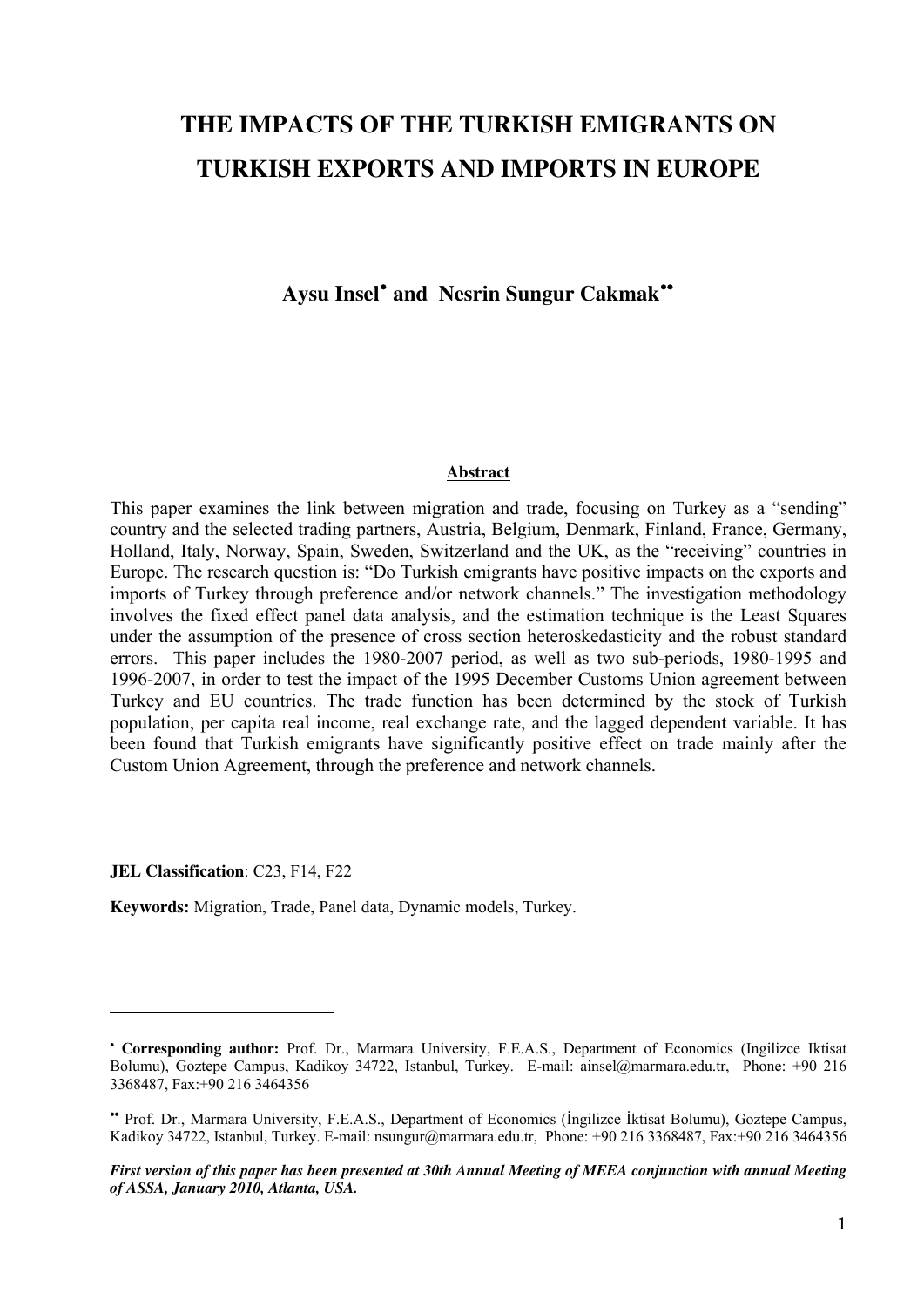## **THE IMPACTS OF THE TURKISH EMIGRANTS ON TURKISH EXPORTS AND IMPORTS IN EUROPE**

## **1. Introduction**

Turkey has served as an active centre for population movements in and out of the area due to its political and historical position. After 1960 Turkey became a "sending country" in terms of international labour migration flow. Subsequently family reunification became major channels of out-migration from Turkey. Recently, nearly four million Turkish citizens are living in Europe. It is estimated that, in average, Turkish migrants contribute to Turkish economy by sending remittances of 2 to 3 million dollars per year.

In the literature, there are significant studies about the Turkish migration experience. These studies are mainly focused on savings, remittances, transit migration, circular migration, asylum and refugee policies, and irregular migration. However, there is not any study –according to our knowledge- on the crucial role of Turkish emigrants on the growing volume of the trade between Turkey and the European countries.

 In this study, we investigate the link between emigration and trade, focusing on Turkey as a "sending" country and important trading partners (Austria, Belgium, Denmark, Finland, France, Germany, Holland, Italy, Norway, Spain, Sweden, Switzerland and the UK) as the "receiving" countries in Europe. The investigation methodology involves the fixed effect panel data analysis, and the estimation technique is Least Squares under the assumption of the presence of cross section heteroskedasticity and the robust standard errors for the period 1980 to 2007. The impact of the 1995 December Customs Union agreement on the trade flows between Turkey and EU has also been examined separately.

This paper emphasizes the significance of emigration on trade concerning the "sending" country perspective rather than "receiving" country. It verifies the impacts of the Turkish emigrants on the bilateral trade flows regarding the "home bias" and "network" effects.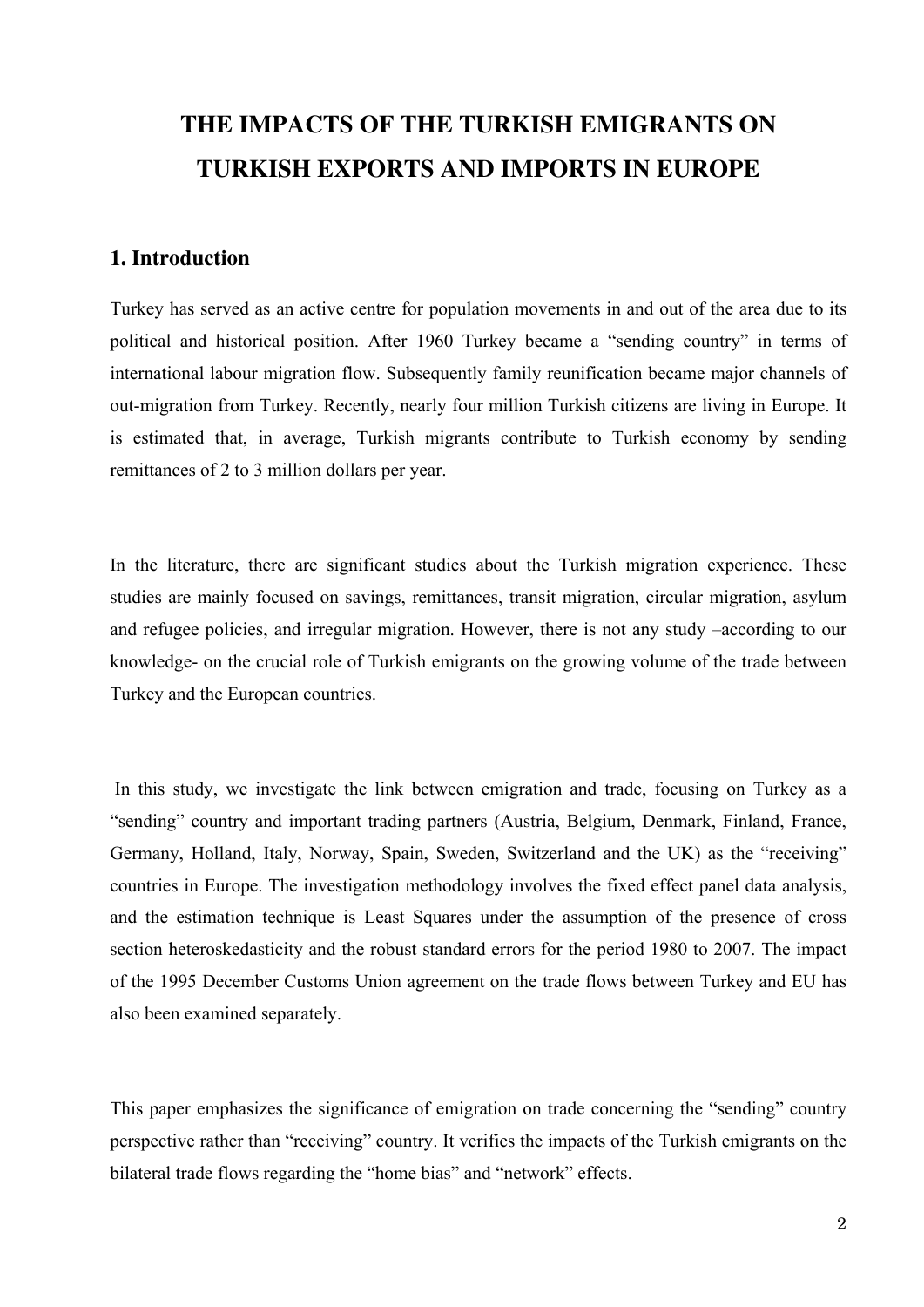The main findings of the paper are: Emigration increases the exports from and imports to Turkey, and supports both the preference and network channel hypotheses.

The paper is structured as follows: The second section gives a short literature survey on migration and trade relationship. The third section includes the empirical analysis with the data, model description, methodology, and estimation results. The last section gives the conclusion.

### **2. Literature Review**

In this section, the literature on trade and migration relations has been discussed briefly. Greater emphasis could be given to the study of Gould (1991), in which he investigated how immigrant can play a role in creating bilateral trade linkages with their home country. In this study, Gould utilized Bilateral Trade Model and Gravity Equation between the US and Canada from 1970 to 1986 and found that exports appear to be influenced most by immigrant links, while imports are influenced the least. S. Girma and Z. Yu (2000) examined the link between immigration and trade. The main idea was to investigate the robustness of the immigrant-link effect using UK data, and second to identify a possible mechanism behind such linkage. In this paper, they used an augmented gravity approach between 1981 and 1993 periods, and found a positive connection between immigration and trade. In Bacarezza, Javier and Laura (2006), the impact of migration on foreign trade in a relatively closed small economy was tested using traditional gravity model for Bolivia over the period 1990 and 2003. The estimation results confirmed the existence of a statistically significant positive effect of both immigration and emigration on trade flows in a relatively closed economy of Bolivia. White (2007) analyzed the US immigrant-trade link using data from 1980 to 2001 on the US and 73 trading partners and the gravity model. He concluded that "immigration is a significant determinant of the US-home country trade with network and home bias effects." Ivanov (2008) investigated intermediary effect of migrants on trade using the data for Germany on immigrant labour market involvement, to disentangle alternative explanations for the correlation between migration and trade using censuses of 1996, 1997 and 1998 by utilizing a gravity model on Germany and their trading partners. In this study, it has been found out that while complex goods attract a stronger immigrant effect, the self-employed immigrants as a group have similar or lower influence on exports than blue-collar workers, most likely because large proportion of self-employed immigrants work in non-exporting service industries. Faustino and Leitao (2008) have examined Portugal and the EU15 in order to find a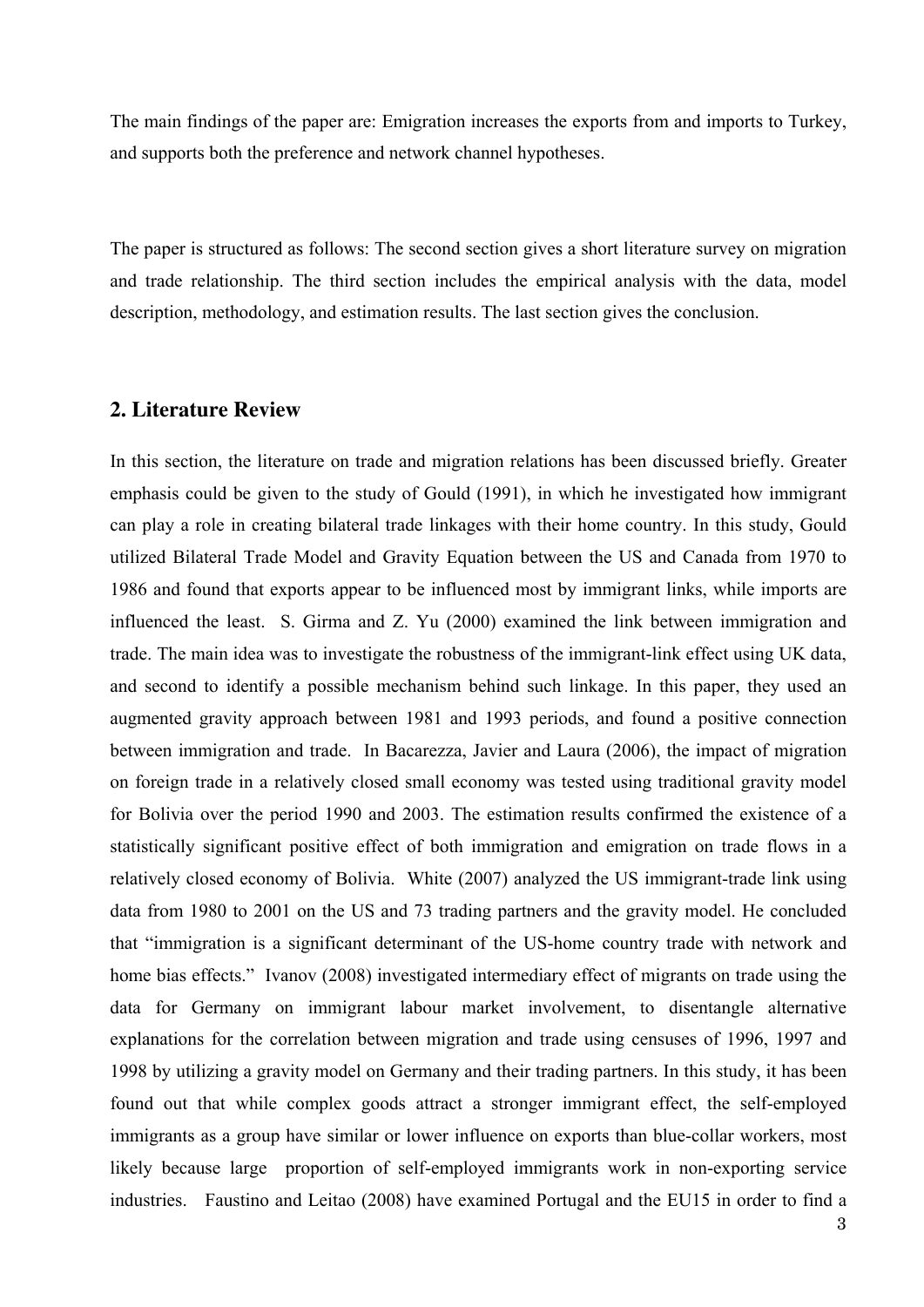relation between immigration and Portuguese bilateral trade. In this paper, static and dynamic panel data analyses within a gravity model have been used for the 1995-2003 period. They stated that immigration leads to the reduction of trade transaction costs and increases all types of intraindustry trade, as well as exports and imports. Blanes, Martin-Montaner (2006) investigated immigration and trade relationship for Spain in relation with the non-EU foreign workers. They found that there is positive or negative significant impact of immigrants on trade depending on whether foreign workers are employees or self-employed, the duration of the work permits and the nature of job they work.

## **3. Empirical Analysis**

## **3.1. Data**

Trade data (exports and imports), in US dollar, have been obtained from the Turkish Statistical Institute  $(TUIK)<sup>1</sup>$  $(TUIK)<sup>1</sup>$  $(TUIK)<sup>1</sup>$ . Exports and imports of consumption goods, capital goods and intermediary goods are based on the BEC classification. Real Exchange rate series have been defined as the CPI based Real Effective Exchange rate index and obtained from Central Bank of Turkish Republic  $(CBRT)^2$  $(CBRT)^2$ . Per capita real Gross Domestic Product have been measured in US \$ and obtained from the OECD data base.

The accessibility of the stock of Turkish population data was the only limitation in this research<sup>[3](#page-4-2)</sup>. However, a novel data set has been compiled from OECD database starting from 1990 to 2007, and from Consortium for Applied Research on International Migration (CARIM) and International Labour Migration Statistics (ILO) and Bulutay  $(1995)^4$  $(1995)^4$  over the period 1980 to 1990.

 $\overline{a}$ 

<span id="page-4-0"></span><sup>&</sup>lt;sup>1</sup> [http://www.turkstat.gov.tr](http://www.turkstat.gov.tr/)

<span id="page-4-1"></span> $2^2$  CPI based real effective exchange rate index calculated using the IMF weights for 19 countries including Germany, USA, Italy, France, United Kingdom, Japan, Netherlands, Belgium, Switzerland, Austria, Spain, Canada, Korea, Sweden, Taiwan, Iran, Brazil, China and Greece. (1995=100). An increase in the index denotes an appreciation of the Turkish Lira.

<span id="page-4-2"></span><sup>&</sup>lt;sup>3</sup> The compiled data on the stock of Turkish population is available during the period 1980-2007 for BEL, DEN, GER, HOL, SWE, and SWTZ. Data is available for FR during the period 1980-2000, 2004-2007; for FIN, ITA, NOR, the UK during 1990-2007; and for AVUST during 1989-2007; and for SPA during 1998-2007.

<span id="page-4-3"></span><sup>4</sup> [http://www.carim.org](http://www.carim.org/) and [http://laborsta.ilo.org](http://laborsta.ilo.org/), Tuncer Bulutay, *Employment unemployment and Wages in Turkey*, International Labor Organization and State Institute of Statistics, Ankara, 1995.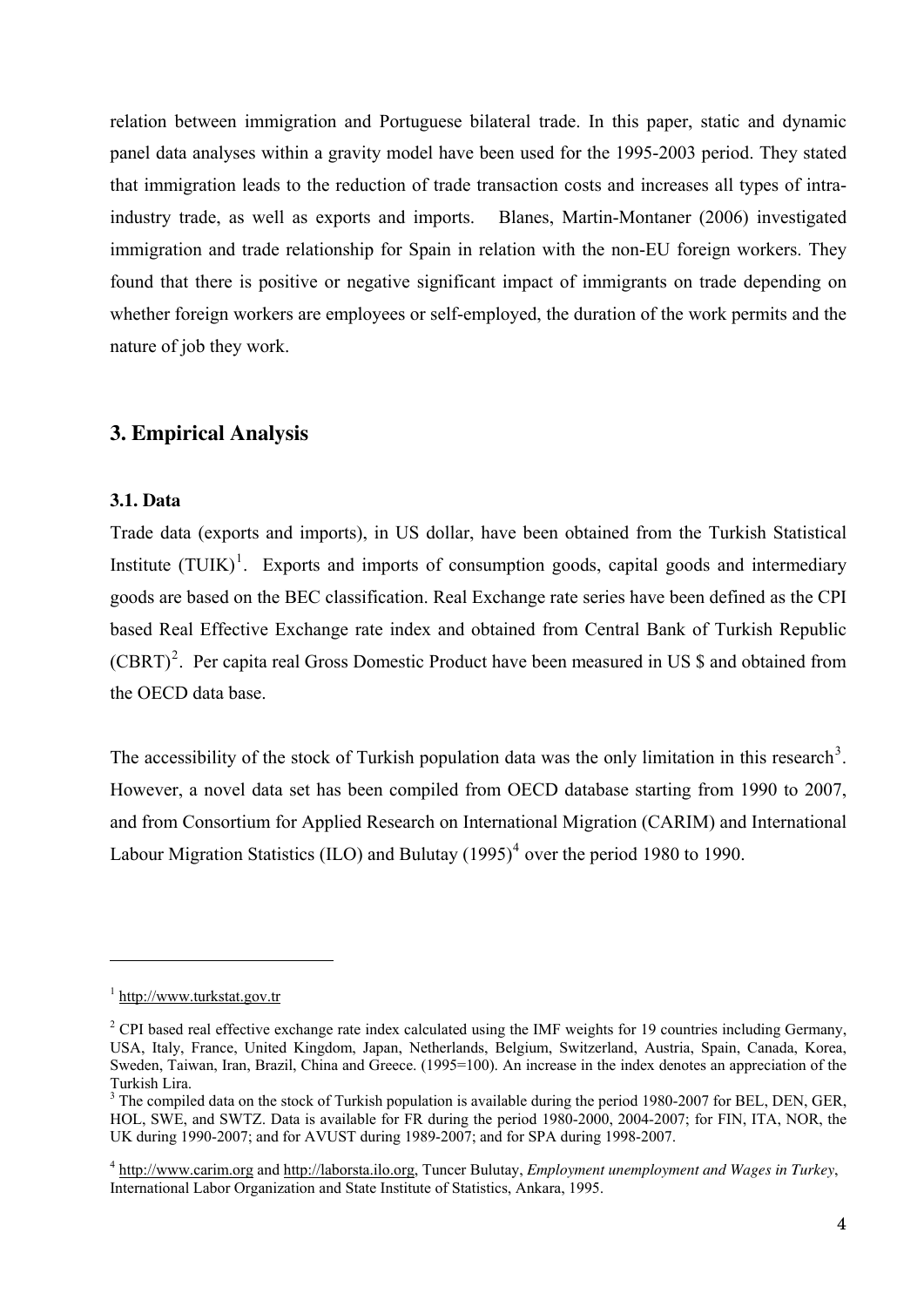



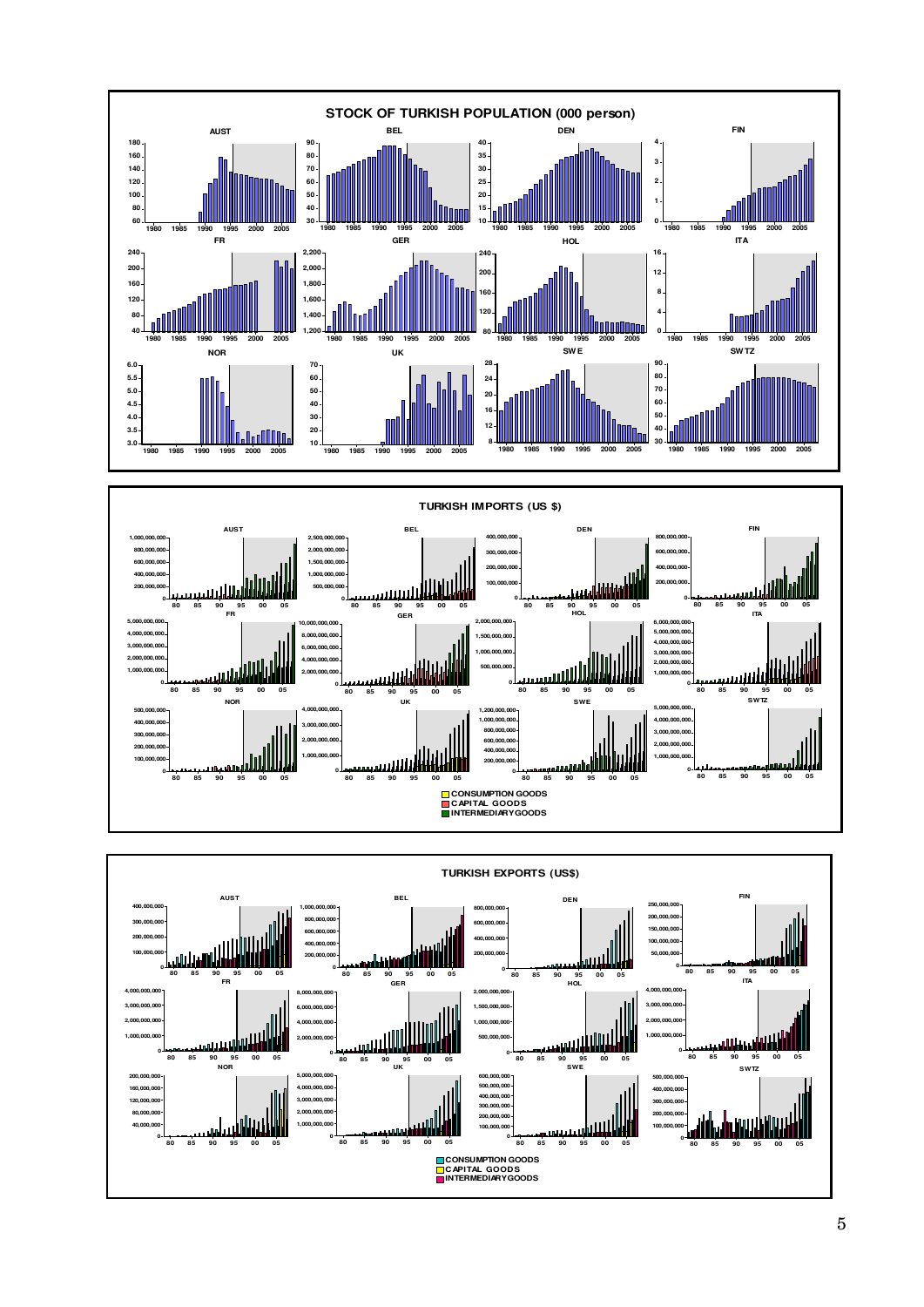## **3.2. Model Description:**

This paper aims to highlight the link between Turkish trade and Turkish emigrants located in Austria, Belgium, Denmark, Finland, France, Germany, Italy, Holland, Norway, Spain, Sweden, Switzerland and United Kingdom, using annual data for the period 1980-2007.

The empirical analysis is based on the conjecture that "Turkish emigrants in Europe have enhanced Turkish trade through the preference and/or network effects". In the analysis, Turkey is considered as the "home/sending country" and 13 selected European countries are as the "host/receiving country". Therefore, this analysis has focused on the trade and migration link from a sending country perspective. For that reason, the approach in this paper is different than most past studies on this topic that focussed on the trade and migration link from the receiving country perspective.

| Table.1: The expected results and reasons |                         |                                                     |  |  |  |  |  |
|-------------------------------------------|-------------------------|-----------------------------------------------------|--|--|--|--|--|
| The relationship                          | <b>Expected sign on</b> | <b>Reason</b>                                       |  |  |  |  |  |
|                                           | the coefficient         |                                                     |  |  |  |  |  |
| <b>Total Trade and Migration</b>          | $(+)$ and significant   | Emigrants of a country promote bilateral trade      |  |  |  |  |  |
|                                           |                         | between home<br>and host countries<br>through       |  |  |  |  |  |
|                                           |                         | preference and network effects.                     |  |  |  |  |  |
| <b>Total Exports and Migration</b>        | $(+)$ and significant   | The home biased preferences of the Turkish          |  |  |  |  |  |
|                                           |                         | could affect exports<br>Turkey<br>emigrants<br>of   |  |  |  |  |  |
|                                           |                         | positively.                                         |  |  |  |  |  |
| <b>Total Imports and Migration</b>        | $(+)$ and significant   | The imports of Turkey could be affected through     |  |  |  |  |  |
|                                           |                         | the network effects.                                |  |  |  |  |  |
| Type of the exported goods                | $(+)$ and significant   | Turkish emigrants could have a greater positive     |  |  |  |  |  |
| and Migration                             |                         | on the home country<br>impact<br>exports<br>of      |  |  |  |  |  |
|                                           |                         | than<br>consumption goods<br>the<br>of<br>exports   |  |  |  |  |  |
|                                           |                         | intermediary and capital goods.                     |  |  |  |  |  |
| Type of the imported good                 | $(+)$ and significant   | The strong network effects of the Turkish           |  |  |  |  |  |
| and Migration                             |                         | emigrant with the home country could increase       |  |  |  |  |  |
|                                           |                         | import of different goods from Turkey.              |  |  |  |  |  |
| Trade and Real Per capita                 | $(+)$ and significant   | Measures the wealth of countries and reflects the   |  |  |  |  |  |
| <b>Gross Domestic Product</b>             |                         | export supply and the import demand of a country.   |  |  |  |  |  |
|                                           |                         | Thus the amount of trade must increase with the     |  |  |  |  |  |
|                                           |                         | size of the economy.                                |  |  |  |  |  |
| Trade and Real Exchange                   | $(+)$ and significant   | RER index affects the trade performance of a        |  |  |  |  |  |
| Rate                                      |                         | country depending on the fixed or flexible regimes  |  |  |  |  |  |
|                                           |                         | and also the volatility of RER.                     |  |  |  |  |  |
|                                           |                         |                                                     |  |  |  |  |  |
| <b>Exports and Real Exchange</b>          | (-) and significant     | An increase in the RER index means appreciation     |  |  |  |  |  |
| Rate                                      |                         | of the domestic currency. Thus increase the cost of |  |  |  |  |  |
|                                           |                         | exports.                                            |  |  |  |  |  |
| Imports and Real Exchange                 | $(+)$ and significant   | An appreciation of the domestic country decreases   |  |  |  |  |  |
| Rate                                      |                         | the cost of imports.                                |  |  |  |  |  |
| Lagged value of Trade                     | Less than 1             | Measures the persistence in trade. A stable         |  |  |  |  |  |
|                                           |                         | dynamic relationship requires being less than 1.    |  |  |  |  |  |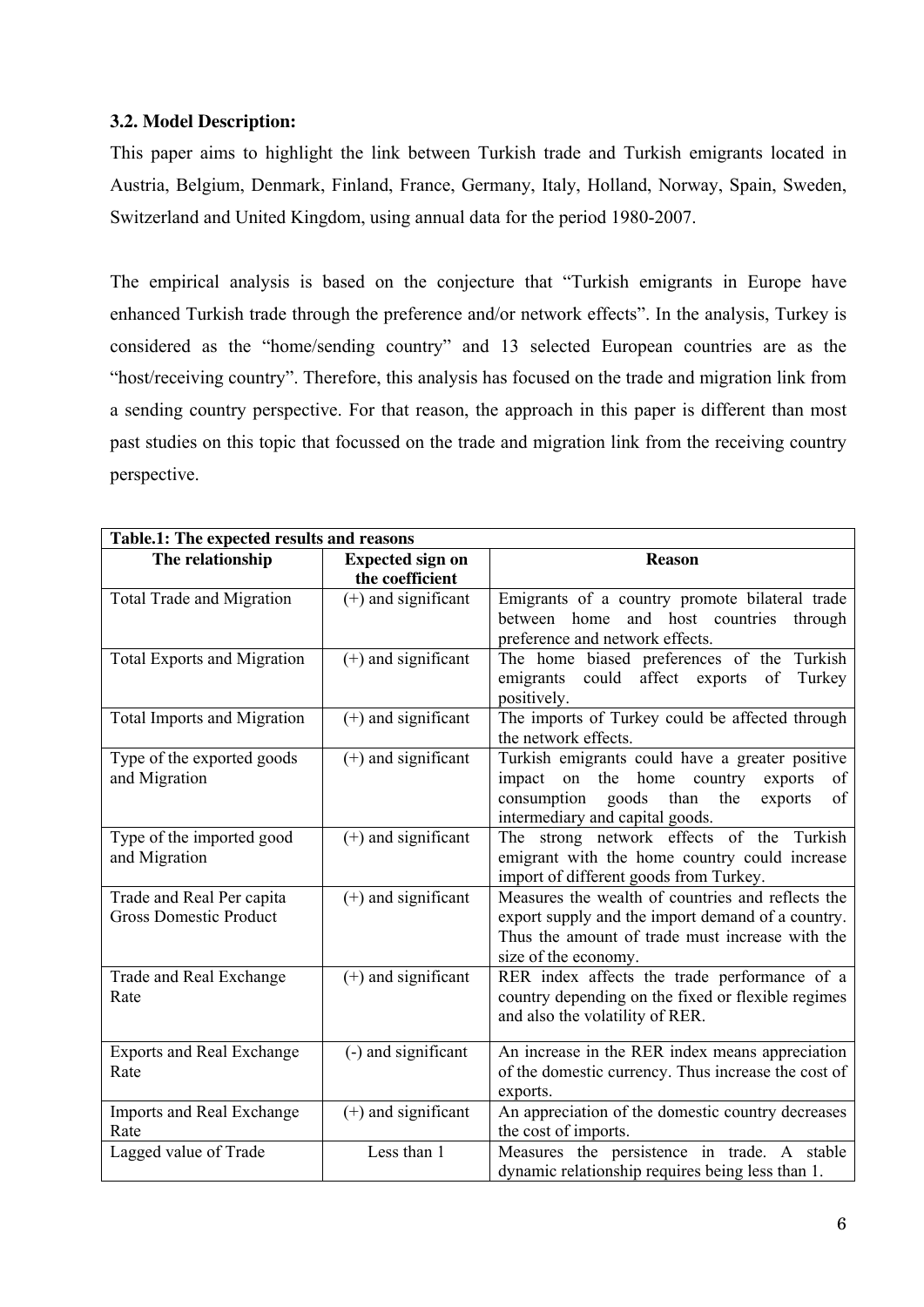#### **Table.2: The estimated models**

 $LTT_{i,t}$ = f<sub>1</sub>[LMIGTUR<sub>i,t</sub>, LPCRGDPEU<sub>it</sub>, LPCRGDPTR<sub>t</sub>, LRER<sub>t</sub>, LTT<sub>i,t-1</sub>]  $LTX_{i,t}$ = f<sub>2</sub>[LMIGTUR<sub>i,t</sub>, LPCRGDPEU<sub>it</sub>, LPCRGDPTR<sub>t</sub>, LRER<sub>t</sub>, LTX<sub>i,t-1</sub>]  $LTM_{i,t}$ = f<sub>3</sub>[LMIGTUR<sub>i,t</sub>, LPCRGDPEU<sub>it</sub>, LPCRGDPTR<sub>t</sub>, LRER<sub>t</sub>, LTM<sub>i, t-1</sub>]  $LX_{i,k,t}$ = f<sub>4</sub>[LMIGTUR<sub>i,t</sub>, LPCRGDPEU<sub>it</sub>, LPCRGDPTR<sub>t</sub>, LRER<sub>t</sub>, LX<sub>i,k,t-1</sub>] LM<sub>i,k,t</sub>= f<sub>5</sub>[LMIGTUR<sub>i,t</sub>, LPCRGDPEU<sub>it</sub>, LPCRGDPTR<sub>t</sub>, LRER<sub>t</sub>, LM<sub>i,k,t-1</sub>]

where **k=**consumption goods, capital goods, intermediary goods; **i=** AUST, BEL, DEN, FIN, FR, GER, HOL, ITA, NOR, SPA, SWE, SWTZ, UK.

#### **Table.3: List of variables**

 $LTT_{i,t}$ : Total trade flows of Turkey with the country i in US\$.  $LTT_{it-1}$ : First lagged value of bilateral total trade flows of Turkey with the country i in US\$.  $LTX_{i,t}$ : Total exports of Turkey to the country i in US\$.  $LTX_{i,t-1}$ : First lagged value bilateral total exports of Turkey to the country i in US\$..  $LTM_{i,t}$ : Total imports of Turkey from country i in US\$..  $LTM_{i,t-1}$ : First lagged value bilateral total imports of Turkey from the country i.  $LX_{i,k}$ : Exports of Turkey to the country i in US\$..  $LX_{i,k,t}$ : First lagged value of Turkish Exports to the country i in US\$...  $LM_{i,k,t}$ : Imports of Turkey from the country i in US\$...  $LM_{i,k+1}$ : First lagged value of Turkish imports from the country i. LMIGTUR<sub>it</sub>: Stock of Turkish emigrants in the country i. LPCRGDPEU<sub>it</sub>: Per capita real GDP of the country i in US . LPCRGDPTR<sub>t</sub>: Per capita real GDP of Turkey in US .  $LRER_t$ : Consumer price index real effective exchange rate of Turkish Lira.. where **t** denotes time and the index **k** refers to the type of goods. The index **i** refer to the particular European country. L denotes the log forms.

Table.1 shows the expected sign of the coefficients and the reasons considering the trade literature and the case of Turkish economy. Table.2 presents the estimated models and Table.3 lists the description of the variables. It is expected that Turkish emigrants stimulate Turkish trade by demanding home country products and/or participate in international networks to enhance Turkish trade with Europe. In other terms, Turkish emigrants affect Turkish exports through home biased effect channel as well as they affect Turkish exports and imports through the network effect channels. It is assumed that per capita real GDP reflects the wealth of countries and a positive relationship is expected between per capita real GDP and trade. The coefficient on per capita real GDP measures the income elasticity of trade, exports and imports. It is assumed that real exchange rate has a negative relationship with exports, but positive relation with imports since an increase in LRER reflects the appreciation of the Turkish Lira.

The estimated models do not include distance variable as in the gravity models since the geographical distance between Turkey and the trading partners is short enough. In addition, it is believed that, nowadays, the cost of transport is related to the technological developments in transportation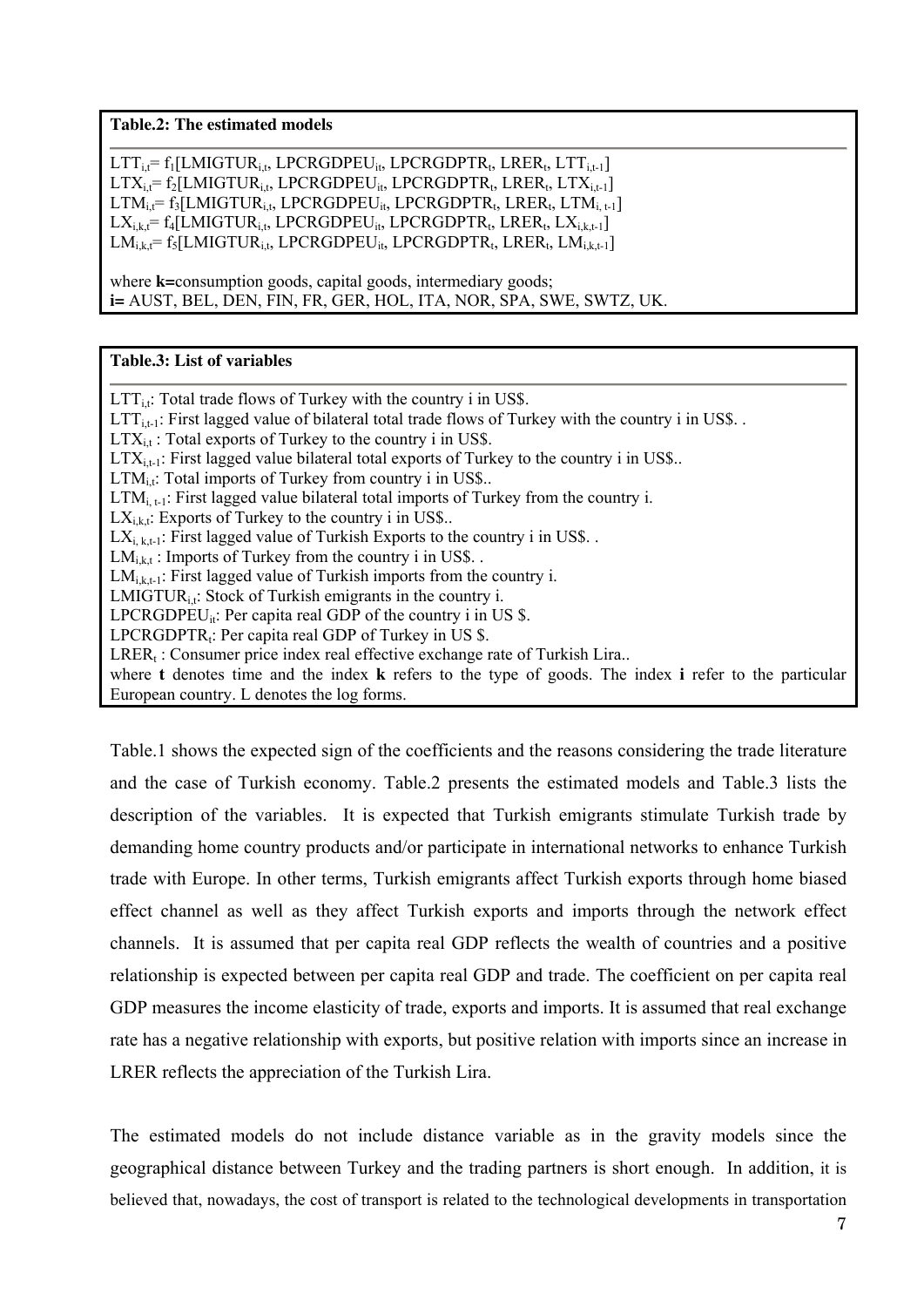and infrastructure facilities rather than distance. Turkish and foreign populations are not included in the models due to multicolinearity. Initially, a linear trend is included in each of the model, and then eliminated since it was statistically insignificant.

#### **3.3. Model Methodology:**

This empirical paper examines the impacts of Turkish emigrants on the Turkish trade performance with Austria, Belgium, Denmark, Finland, France, Germany, Italy, Holland, Norway, Spain, Sweden, Switzerland and United Kingdom throughout nine specifications and three sample periods. The entire period covers 28 years, starting from 1980 and ending at 2007. The 1980-1995 periods, covering 16 years; and the 1996-2007 periods, covering 12 years, have been defined with the purpose of analyzing the effect of the Customs Union Agreement between Turkey and EU countries, started in December 1995.

The models are the fixed effects models since the main interest is on estimating trade flows between Turkey and the 13 pre-selected European countries. All the variables are used in logarithms. All models include the lagged dependent variable to reduce/eliminate serial correlation. Modelling approach is the "General to Specific" approach. Each statistically insignificant variable is eliminated from model successively, if the p-value is greater than 10%, except intercept term. All models are estimated by the Least Squares (LS) and Generalized Method of Moments (GMM) techniques. However, the LS estimation results are reported since most of the models estimated by the LS satisfy the residual normality assumption and reduce/eliminate the serial correlation problem better than the GMM models.

#### **3.4. Estimation Results**

Specific model estimation results have been reported in Table.1 to Table.9 in appendix. Coefficient column shows the statistically significant coefficient, next column gives the robust standard error and P-value in parenthesis.  $\overline{R}^2$ , DW and F statistics with the total (un)balanced panel observations (N) and the number of cross sections are also reported for the each specification.

The fixed effect models panel estimation results are generally in line with the expectations. In addition, all of the models satisfy the stability condition, having a coefficient less than one on the lagged dependent variables.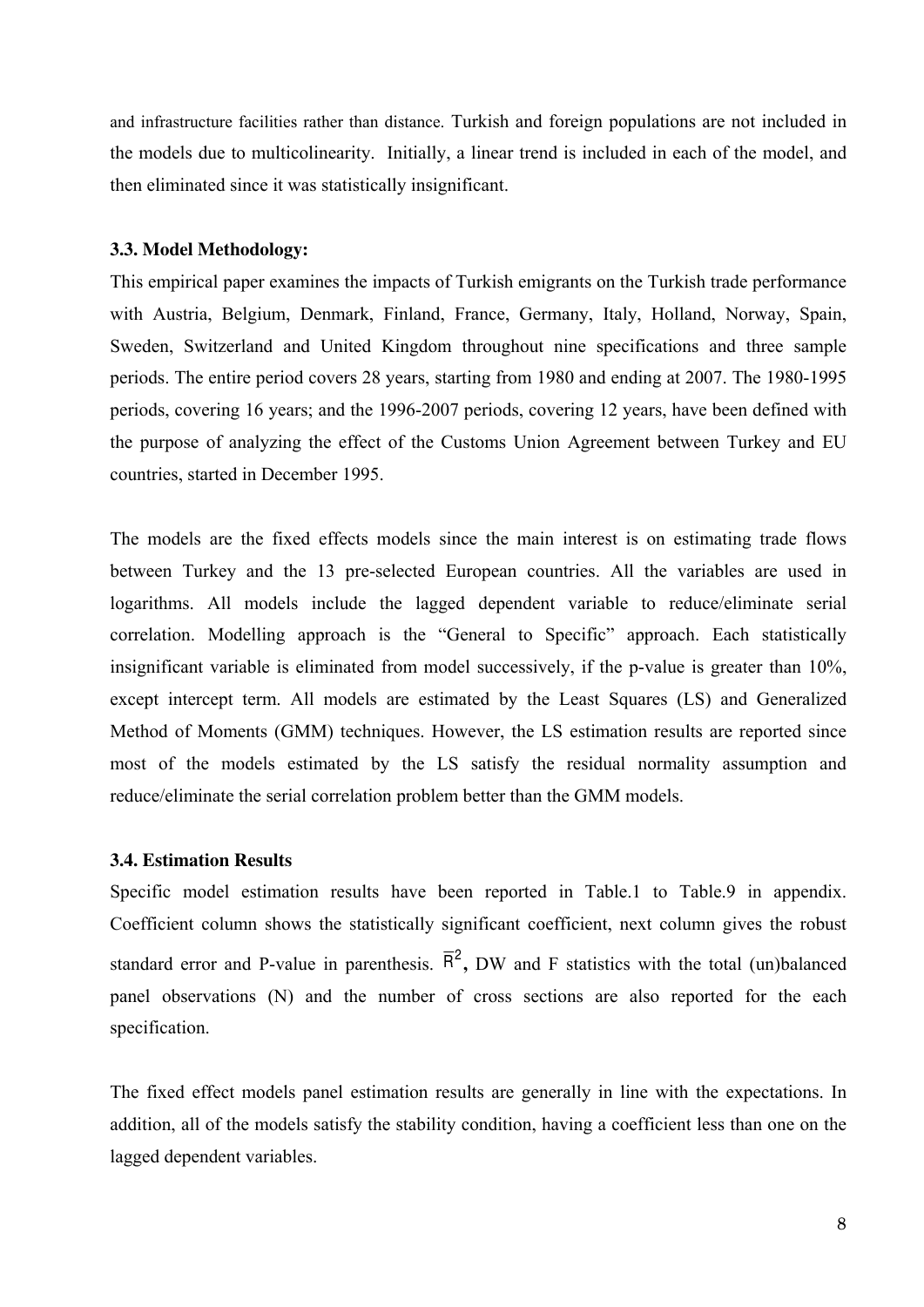Focusing on the whole period 1980-2007, a positive and statistically significant coefficient on Turkish migrant stock has been found all for total trade, total exports, total imports, exports of consumption goods, exports of intermediary goods, imports of capital goods. However, these results can be considered as general. More specific results have been obtained from focusing on two sub-period analyses. It can be stated that: (i) Throughout the 1980-1995 periods, there is a positive impact of Turkish emigrants on total trade and total exports, which comes from the exports of consumption and intermediary goods. However, there is not any relationship between Turkish emigrants and Turkish imports during this period. (ii) Throughout 1996-2007 periods, there is a positive effect between Turkish emigrants and total exports of Turkey, which derived from positive impacts of emigrants on the exports of consumption and intermediary goods. In addition, in this period there is a positive relationship between Turkish emigrants and total imports of Turkey, which comes from the imports of capital and intermediary goods.

The elasticity coefficients of migration show that 10% increase in the stock of Turkish population would increase total trade by 0.76%; total exports 1.02%; and total imports by 0.47% over the 1980-2007 periods. During 1980-1995 periods, 10% increase in the stock of Turkish emigrants would increase total trade by 1.24% and total exports by 2.30%. A 10% increase in the stock of Turkish emigrants would increase total trade by 1.12%; total exports by 0.97%; and total imports 1.09% after 1996.

After 1996, in general, the elasticity of exports is almost the same as that of imports revealing that home biased preferences and the market knowledge of emigrants has similar impacts on Turkish trade. However, a further examination of exports and imports in relation to the type of traded goods reveals different size of elasticities as seen in the Table.4 below. Turkish emigrants have significantly positive effects on exports of consumption and intermediary goods during all three periods; whereas they have positive effects on imports of capital and intermediary goods only after 1996.

| Table.4: A 10% increase in the stock of Turkish emigrants would increase |           |                          |           |  |  |  |  |  |
|--------------------------------------------------------------------------|-----------|--------------------------|-----------|--|--|--|--|--|
|                                                                          | 1980-2007 | 1980-1995                | 1996-2007 |  |  |  |  |  |
| exports of consumption goods by                                          | $1.21\%$  | 2.62%                    | 1.39%     |  |  |  |  |  |
| exports of intermediary goods by                                         | 1.08%     | 2.19%                    | $0.97\%$  |  |  |  |  |  |
| imports of capital goods by                                              | $0.85\%$  | $\overline{\phantom{0}}$ | 2.85%     |  |  |  |  |  |
| imports of intermediary goods by                                         |           |                          | $0.56\%$  |  |  |  |  |  |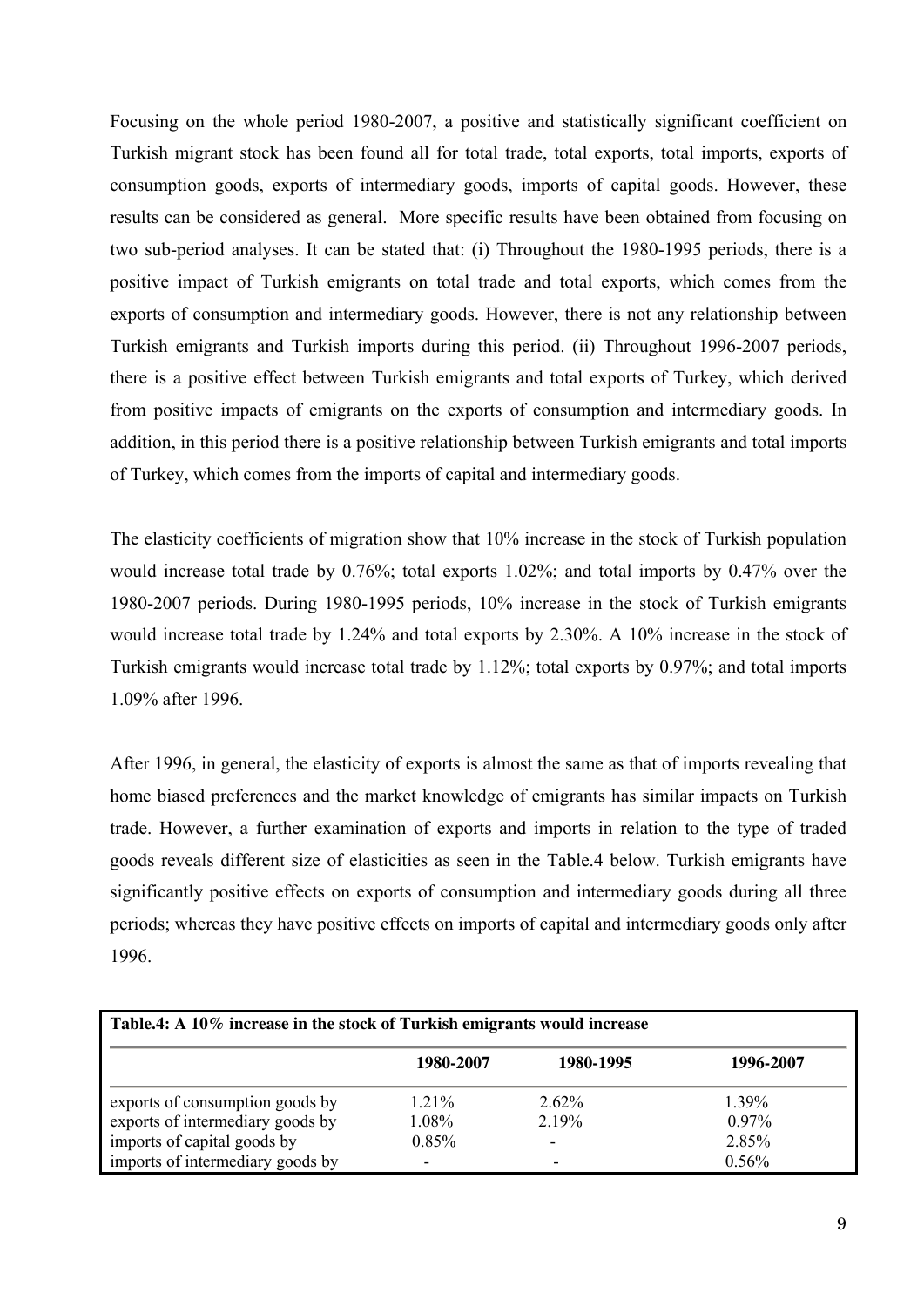Therefore, the above results support both the preference for home country products and the network hypotheses for the Turkish emigrants in Europe mainly after 1996.

The estimated coefficients on per capita real GDP confirm the trade potential with the European countries. The European countries income elasticity of Turkish goods is significant and higher than 1 throughout all of the estimation periods. In addition, the Turkish income elasticity of European goods is significantly positive and higher than 1 for all the estimation periods. These outcomes are consistent with the trade theory.

It is assumed that real exchange rate has a negative relationship with exports, but positive relation with imports since an increase in LRER reflects the appreciation of the Turkish Lira. The estimation results reveal that real exchange rate has not significant effect on total trade and total exports over the three sample periods, but has a positive effect on total imports during 1980-1995. The real exchange rate has not any effect on imports of intermediary and capital goods in all of the estimation periods, but in the 1996-2007 periods the imports of consumption goods are affected by real exchange rate positively. On the other hand, the exports of capital goods are negatively affected during the 1980-2007 and 1980-1995 periods; the exports of intermediary goods are negatively affected in 1980-1995.

These results provide consistent evidence with respect to the Turkish economy. The reason is as follows: Starting from 1980 liberalization process, exchange rate was one of the most important instruments used in order to promote exports of Turkey. In addition, many restrictions such as custom duties and number of commodities subject to tariffs were reduced particularly on imports of raw materials and intermediate goods. On the other hand, since the beginning of 1990s, mainly after the 1989 capital liberalization, the policy shift from exports promotion to capital inflow promotion brought about the appreciation of the Turkish Lira and decreased the cost of imports. However, during this period, both the Turkish exports and imports have still continued to increase. Turkish producers have changed the direction of import driven production from domestic market to foreign market during the currency crisis. In addition, after 1996, The Customs Union agreement contributed to the Turkish industries to strengthen their positions in European markets. These facts resulted in the increasing import dependency of Turkish exports and weakened the relationship of the Turkish exports and imports with real exchange rate.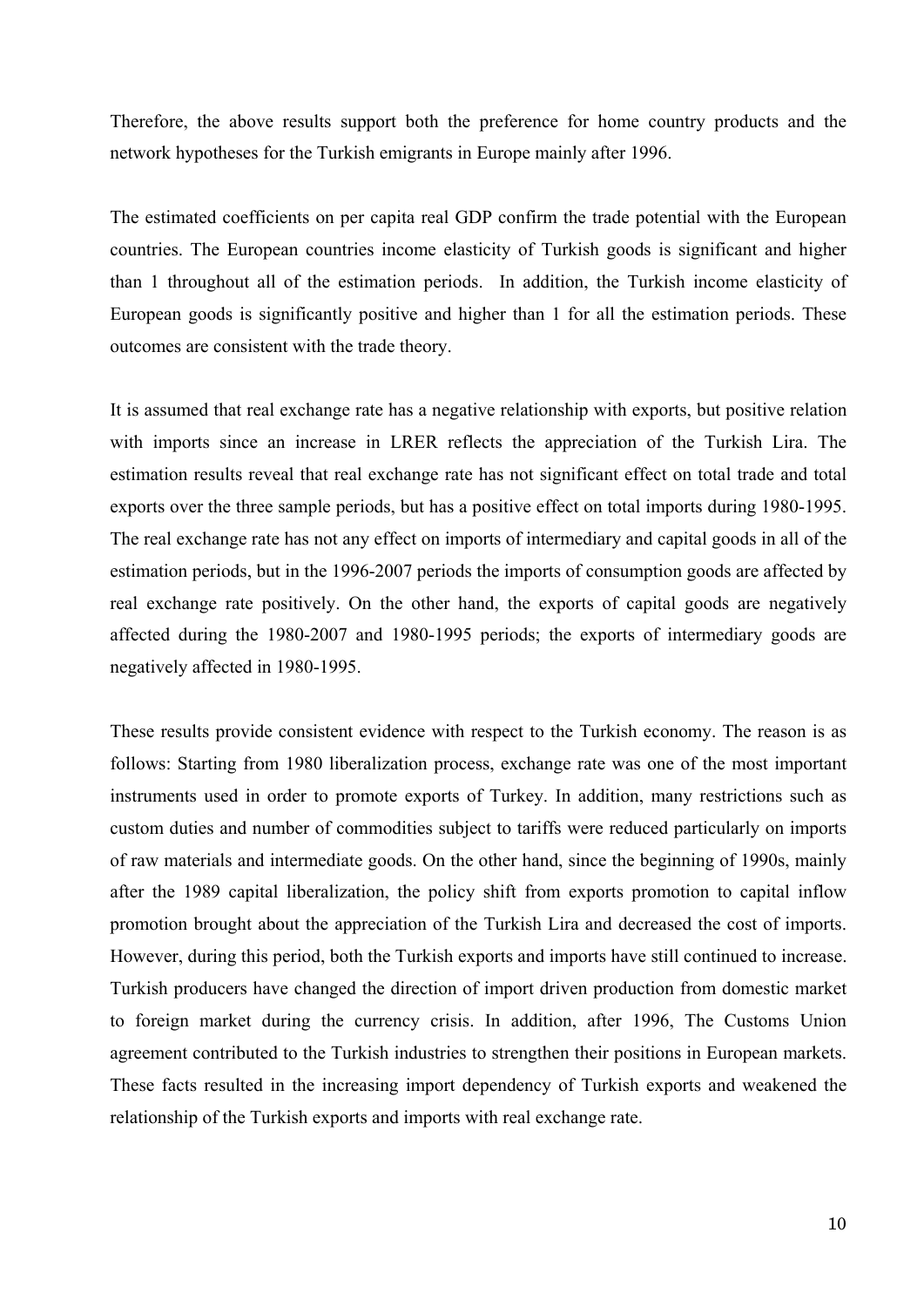## **4. Conclusion**

This study investigates the link between emigration and trade, focusing on Turkey as a "sending" country and specific trading European partners, namely Austria, Belgium, Denmark, Finland, France, Germany, Holland, Italy, Norway, Spain, Sweden, Switzerland and the UK, as the receiving countries in Europe. The fixed effect panel data analysis and the Least Squares method have been used under the assumption of the presence of cross section heteroskedasticity and the robust standard errors for the period 1980 to 2007. In addition, the effect of the 1995 December Customs Union on trade between Turkey and EU has been examined pre and post 1996 periods.

The contributions of this paper are: First, it verifies the significance of emigration on trade concerning the "sending" country perspective rather than "receiving" country. Second, it tracks the importance of the Turkish emigrants in the dynamic trade process in connection with the "home bias" and "network" effects. The trade figures illustrate that Turkey exports to the European partners mainly consumption goods, intermediary goods and capital goods; whereas imports mostly intermediate goods, capital goods and consumption goods, respectively. In addition, a large amount of imported goods are used for producing either domestic consumption goods or exporting by the Turkish industries.

It has been found that: (1) Emigration increases the Turkish exports and imports with Europe, and supports both the preference channel and network channel hypotheses. Turkish emigrants have positive impacts on the Turkish exports of consumption and intermediary goods through the first channel; whereas they have positive impacts on the Turkish imports of intermediary and capital goods through the second channel. (2) The estimated elasticity coefficients on per capita real income are significant and higher one. (3) The real exchange rate has positive effects on imports, and negative effects on exports supporting the view of high imports dependency of exports in Turkey mainly after 1989 capital liberalisation.

### **References**

Bacarreza, C., Javier, G. and L., Ehrlich, (2006), The Impact of Migration on Foreign Trade: A Developing Country Approach, MPRA Paper No: 1090.

Blanes, José V., and Martín-Montaner, J. A., (2006), Migration Flows and Intra-Industry Trade Adjustments, University of Pablo de Olavide, Working paper series, WP Econ 06.04.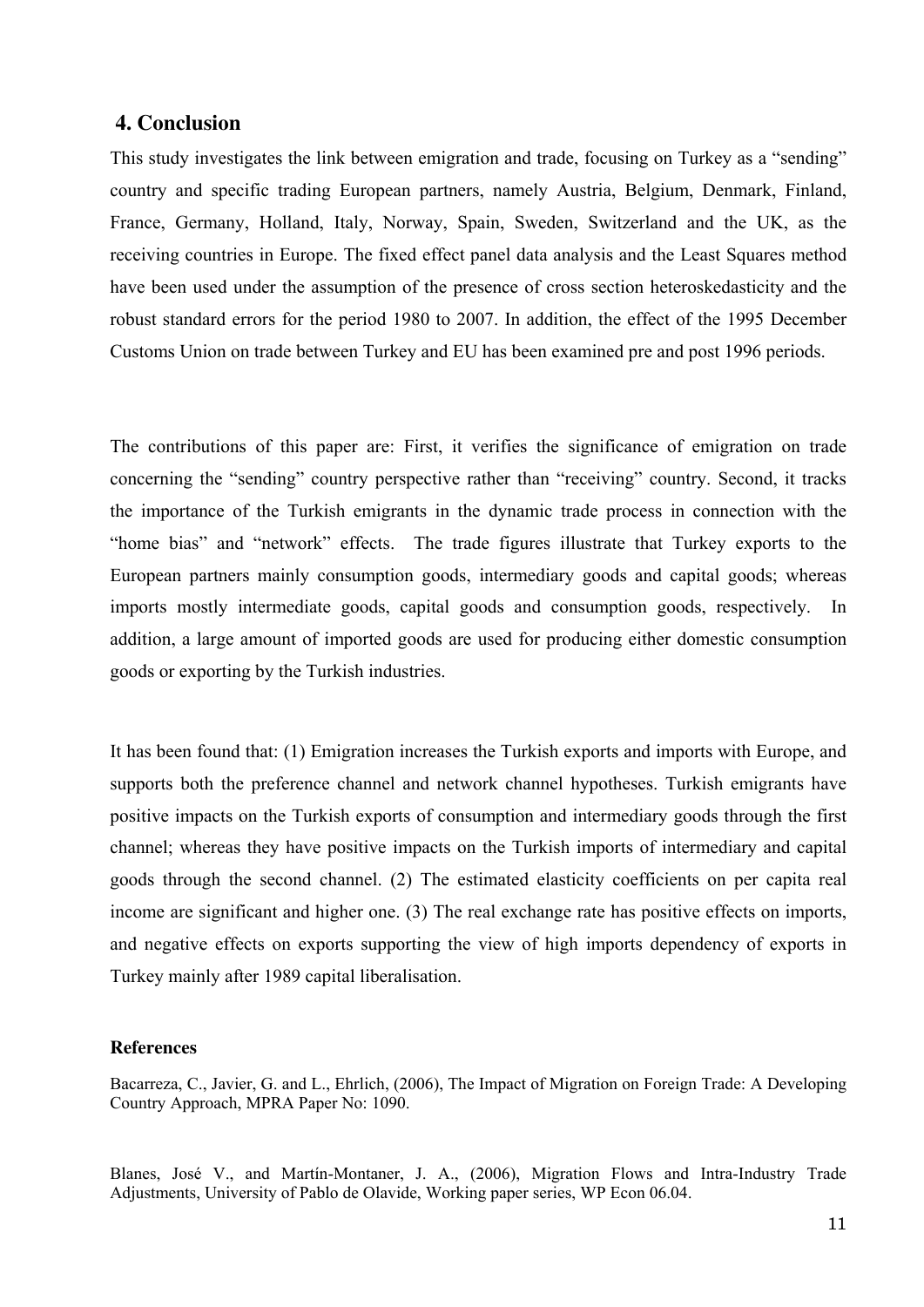Bruder, J., (2004), Are Trade and Migration Substitutes or Complements? – The Case of Germany, 1970- 1988, .University of Rostock, [http://www.etsg.org/ETSG2004/Papers/Bruder.pdf.](http://www.etsg.org/ETSG2004/Papers/Bruder.pdf)

Castles, S. and M.J. Miller, (2008), The Age of Migration: International Population Movements in the Modern World, Mc Millan Pres, London, 2003Castles,S., Development and Migration –Migration and Development: What comes first?, Oxford :International Migration Institute, Revised Paper, April 14.

Chapin D. Wesley, (2006), The Political Economy Of International Immigration Policy, University of Illinois, 1996 De Haas, H., Migration, Remittances and Regional Development in Southern Morocco, Oxford. International Migration Institute.

De Haas, H., (2008), Migration and Development: A Theoretical Perspective, Working paper 9, Oxford: International Migration Institute.

Foad, H., (2009), Assimilation and Trade: Explaining the Migration-Trade Relationship with Middle Eastern Migration to Europe and North America, San Diego State University. Represented at the 29th Annual Meetings of the Middle MEEA in conjunction with the annual meeting of the ASSA, 2 January, San Francisco, CA, USA.

Girma S. And Yu Z., (2000), The Link Between Immigration and Trade: Evidence from the UK, Center for Research on Globalization and Labour Markets, Research Paper 2000/23.

Gould, D. M., (1991), Immigrant Links to the home country: Empirical implications for US and CANADIAN bilateral trade flows, Federal Research Bank of Dallas, March.

Helliwell, J. F., (1997), National Borders Trade and Migration, National Bureau of Economic Research Working Paper 6027.

Horácio C. Faustino, and Nuno Carlos Leitão, (2008), Immigration and Trade in Portugal: A Static and Dynamic Panel Data Analysis, Technical University of Lisbon Working Paper.

Insel, A., N. Sungur Cakmak, A. Okten, (2010), The Link Between the Turkish Emigrants and the Turkish Trade in Europe, represented at the 30th Annual Meeting of the MEEA in conjunction with the Annual Meeting of the ASSA, January 3-6, Atlanta, USA.

Ivanov, A. V., (2008), Informational effects of migration on trade, CDSE Discussion Paper no. 42.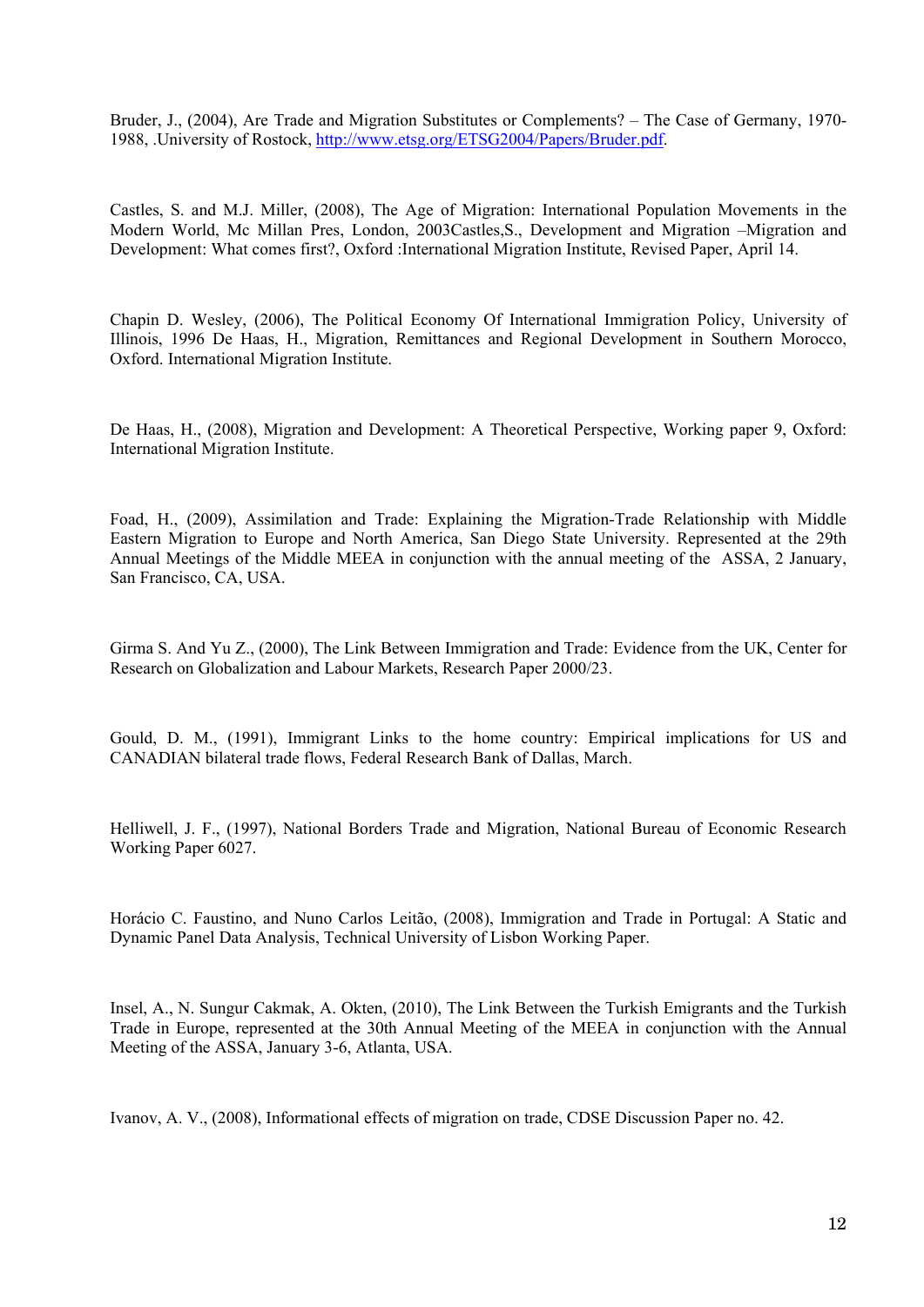Law, D., Genc, M., Bryant J., (2009), Trade, Diaspora and Migration to New Zealand, NZIER 50th Anniversary Research Award Working paper 2009/4.

Le, T., (2008), Trade, Remittances, Institutions and Economic Growth, School of Economics, University of Queensland.

Medina, M. and A. Sobel, (2008), Trade, Migration and Outsourcing: Using Economic Policy Substitutes to Demonstrate the Existence of a Non-economic Dimension, August 28-31.

Portes, A., (1997), Immigration Theory for a new century: Some problems and opportunities, International Migration Review, XXXI, No.4: 799-825.

Qian, M., (2007), Economic Relationship between Trade and Immigration in New Zealand, Massey University Research Report.

Bulutay, T., (1995), Employment unemployment and Wages in Turkey, International Labor Organization and State Institute of Statistics, Ankara.

White, R., (2007), An Examination of the Danish Immigrant-Trade Link, Discussion paper. [http://papers.ssrn.com/sol3/papers.cfm?abstract\\_id=1078019.](http://papers.ssrn.com/sol3/papers.cfm?abstract_id=1078019)

White, R. (2007), Immigrant-Trade Links, Transplanted Home Bias and Network Effects, Applied Economics, 39, 839-852.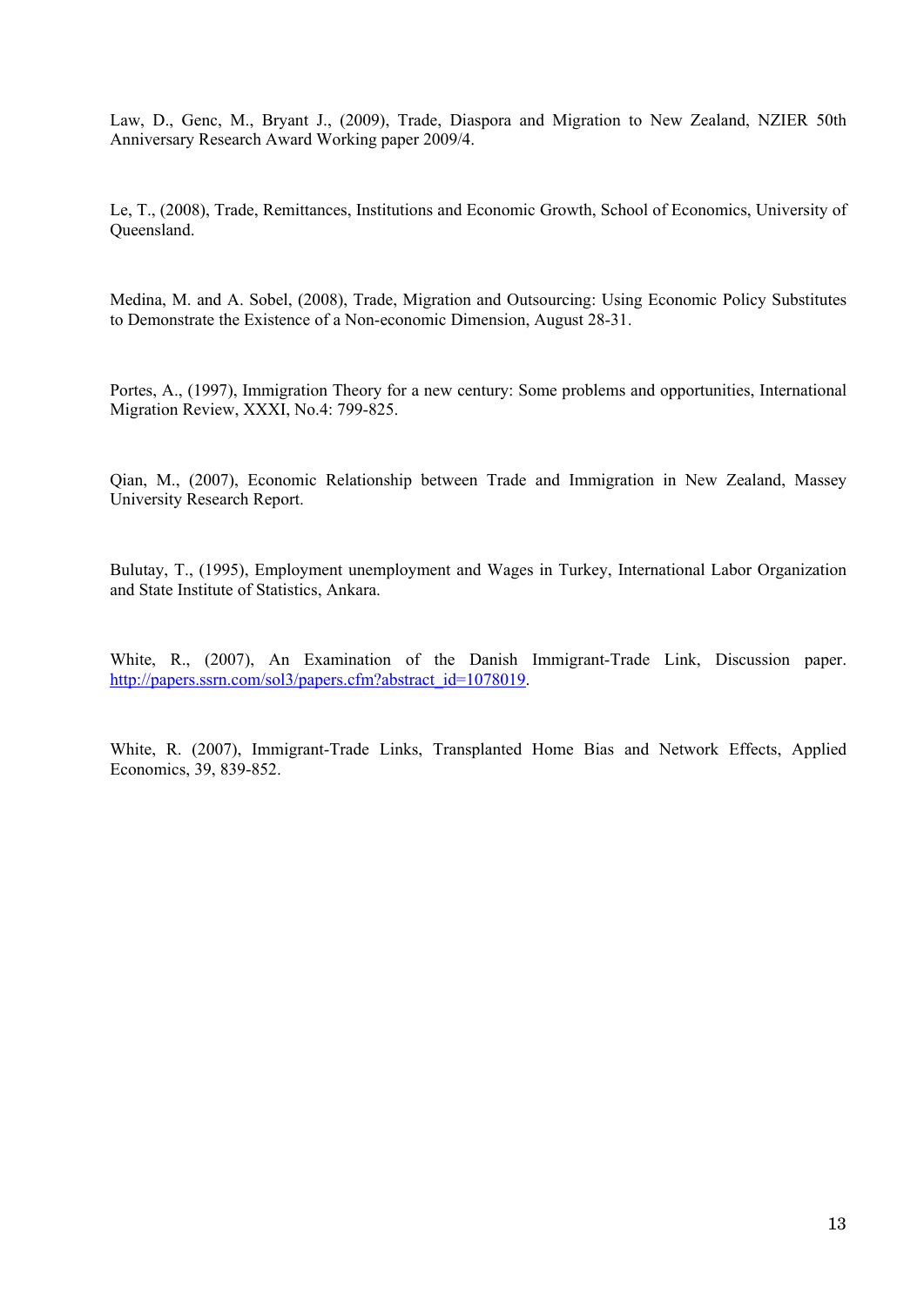## **APPENDIX: SPECIFIC MODELS**

| <b>Table.1: Total Trade</b>         |             |                                  |             |                                  |             |                                  |  |
|-------------------------------------|-------------|----------------------------------|-------------|----------------------------------|-------------|----------------------------------|--|
| <b>Dependent</b><br><b>Variable</b> |             | 1980-2007                        |             | 1980-1995                        |             | 1996 - 2007                      |  |
| <b>LTT</b>                          | Coefficient | <b>Std. Error and P</b><br>value | Coefficient | <b>Std. Error and P</b><br>value | Coefficient | <b>Std. Error and P</b><br>value |  |
| intercept                           | $-11.614$   | 2.073(0.000)                     | $-22.244$   | 10.855(0.043)                    | $-8.145$    | 3.885 (0.038)                    |  |
| <b>LMIGTUR</b>                      | 0.076       | 0.022(0.001)                     | 0.124       | 0.045(0.007)                     | 0.126       | 0.047(0.009)                     |  |
| <b>LPCRGDPTR</b>                    | 1.532       | 0.435(0.001)                     | 2.293       | 0.882(0.010)                     | 1.870       | 0.846(0.029)                     |  |
| <b>LPCRGDPEU</b>                    | 0.653       | 0.289(0.025)                     | 1.206       | 0.452(0.009)                     |             |                                  |  |
| <b>LRER</b>                         |             |                                  |             |                                  |             |                                  |  |
| $LTT(-1)$                           | 0.568       | 0.078(0.000)                     | 0.507       | 0.047(0.000)                     | 0.566       | 0.195(0.004)                     |  |
| $\overline{R}^2$                    |             | 0.985                            |             | 0.979                            |             | 0981                             |  |
| <b>DW</b> statistic                 |             | 1.788                            |             | 1.929                            |             | 1.555                            |  |
| <b>F</b> statistic                  | 1177.25     |                                  |             | 410.27                           |             | 519.63                           |  |
| N                                   |             | 294                              |             | 142                              |             | 152                              |  |
| <b>Cross Sections</b>               |             | 13                               |             | 12                               |             | 13                               |  |

| <b>Dependent</b><br><b>Variable</b> |             | 1980-2007                        |             | 1980-1995                        |             | 1996 - 2007                      |  |
|-------------------------------------|-------------|----------------------------------|-------------|----------------------------------|-------------|----------------------------------|--|
| <b>LTX</b>                          | Coefficient | <b>Std. Error and P</b><br>value | Coefficient | <b>Std. Error and P</b><br>value | Coefficient | <b>Std. Error and P</b><br>value |  |
| intercept                           | $-9.377$    | 3.914(0.017)                     | $-15.961$   | 5.206(0.003)                     | $-12.857$   | 5.643(0.024)                     |  |
| <b>LMIGTUR</b>                      | 0.102       | 0.029(0.001)                     | 0.230       | 0.0592(0.000)                    | 0.097       | 0.046(0.035)                     |  |
| <b>LPCRGDPTR</b>                    |             |                                  |             |                                  | 0.586       | 0.325(0.074)                     |  |
| <b>LPCRGDPEU</b>                    | 1.294       | 0.514(0.012)                     | 2.298       | 0.682(0.001)                     | 1.113       | 0.660(0.094)                     |  |
| <b>LRER</b>                         |             |                                  |             |                                  |             |                                  |  |
| $LTX(-1)$                           | 0.798       | 0.072(0.000)                     | 0.5862      | 0.097(0.000)                     | 0.799       | 0.123(0.000)                     |  |
| $\overline{R}^2$                    |             | 0.983                            |             | 0.973                            |             | 0.990                            |  |
| <b>DW</b> statistic                 |             | 2.071                            |             | 2.128                            |             | 1.811                            |  |
| F statistic                         | 1180.17     |                                  |             | 360.447                          |             | 958.68                           |  |
| N                                   |             | 294                              |             | 142                              |             | 152                              |  |
| <b>Cross Sections</b>               |             | 13                               |             | 12                               |             | 13                               |  |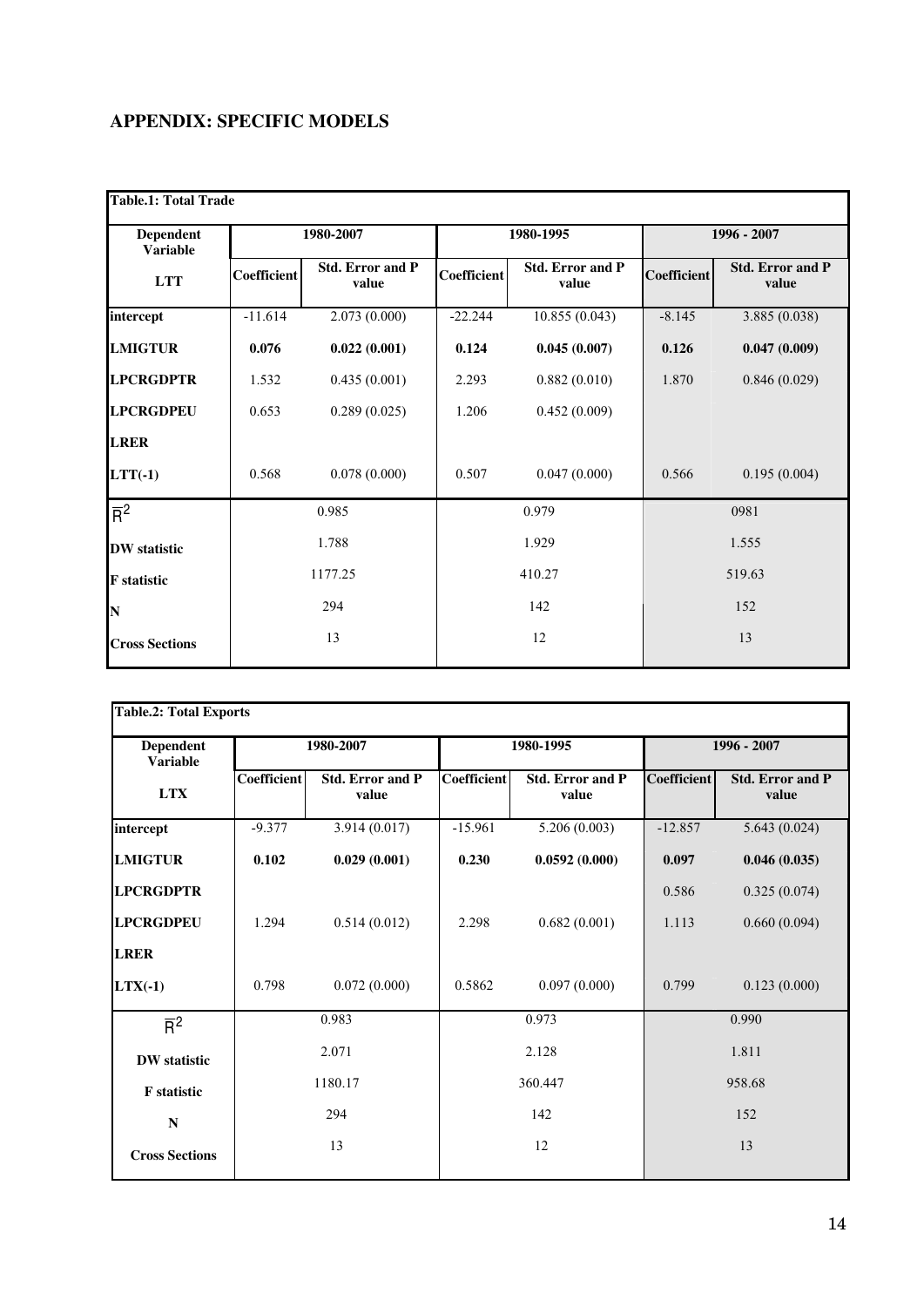| <b>Table.3: Total Imports</b>       |             |                                  |             |                                  |             |                                  |  |
|-------------------------------------|-------------|----------------------------------|-------------|----------------------------------|-------------|----------------------------------|--|
| <b>Dependent</b><br><b>Variable</b> |             | 1980-2007                        |             | 1980-1995                        |             | 1996 - 2007                      |  |
| <b>LTM</b>                          | Coefficient | <b>Std. Error and P</b><br>value | Coefficient | <b>Std. Error and P</b><br>value | Coefficient | <b>Std. Error and P</b><br>value |  |
| intercept                           | $-10.728$   | 2.191 (0.000)                    | $-15.946$   | 2.398(0.000)                     | $-7.510$    | 3.579(0.038)                     |  |
| <b>LMIGTUR</b>                      | 0.047       | 0.028(0.094)                     |             |                                  | 0.109       | 0.038(0.006)                     |  |
| <b>LPCRGDPTR</b>                    | 2.344       | 0.428(0.000)                     | 2.982       | 0.317(0.000)                     | 2.088       | 0.778(0.008)                     |  |
| <b>LPCRGDPEU</b>                    |             |                                  |             |                                  |             |                                  |  |
| <b>LRER</b>                         |             |                                  | 0.357       | 0.102(0.001)                     |             |                                  |  |
| $LTM(-1)$                           | 0.484       | 0.089(0.000)                     | 0.382       | 0.057(0.000)                     | 0.434       | 0.182(0.019)                     |  |
| $\overline{R}^2$                    |             | 0.976                            |             | 0.969                            |             | 0.970                            |  |
| <b>DW</b> statistic                 |             | 1.751                            |             | 1.854                            |             | 1.567                            |  |
| <b>F</b> statistic                  | 807.32      |                                  |             | 435.17                           |             | 329.07                           |  |
| N                                   |             | 294                              |             | 208                              |             | 152                              |  |
| <b>Cross Sections</b>               |             | 13                               |             | 13                               |             | 13                               |  |

| <b>Table.4: Exports of Consumption Goods</b> |             |                                  |             |                           |             |                                  |  |
|----------------------------------------------|-------------|----------------------------------|-------------|---------------------------|-------------|----------------------------------|--|
| Dependent<br><b>Variable</b>                 |             | 1980-2007                        |             | 1980-1995                 |             | 1996 - 2007                      |  |
| <b>LXCONS</b>                                | Coefficient | <b>Std. Error and P</b><br>value | Coefficient | Std. Error and P<br>value | Coefficient | <b>Std. Error and P</b><br>value |  |
| intercept                                    | $-9.143$    | 4.814(0.058)                     | $-23.346$   | 8.408(0.006)              | $-6.915$    | 4.237(0.105)                     |  |
| <b>LMIGTUR</b>                               | 0.121       | 0.031(0.000)                     | 0.262       | 0.097(0.008)              | 0.139       | 0.054(0.012)                     |  |
| <b>LPCRGDPTR</b>                             |             |                                  |             |                           |             |                                  |  |
| <b>LPCRGDPEU</b>                             | 1.278       | 0.608(0.037)                     | 3.148       | 1.042(0.003)              | 0.881       | 0.537(0.104)                     |  |
| <b>LRER</b>                                  |             |                                  |             |                           |             |                                  |  |
| $LXCONS(-1)$                                 | 0.785       | 0.078(0.000)                     | 0.508       | 0.129(0.000)              | 0.877       | 0.076(0.000)                     |  |
| $\overline{R}^2$                             |             | 0.979                            |             | 0.968                     |             | 0.987                            |  |
| <b>DW</b> statistic                          |             | 2.201                            |             | 2.215                     |             | 1.635                            |  |
| <b>F</b> statistic                           | 946.47      |                                  |             | 312.23                    |             | 780.29                           |  |
| N                                            |             | 294                              |             | 142                       |             | 152                              |  |
| <b>Cross Sections</b>                        |             | 13                               |             | 12                        |             | 13                               |  |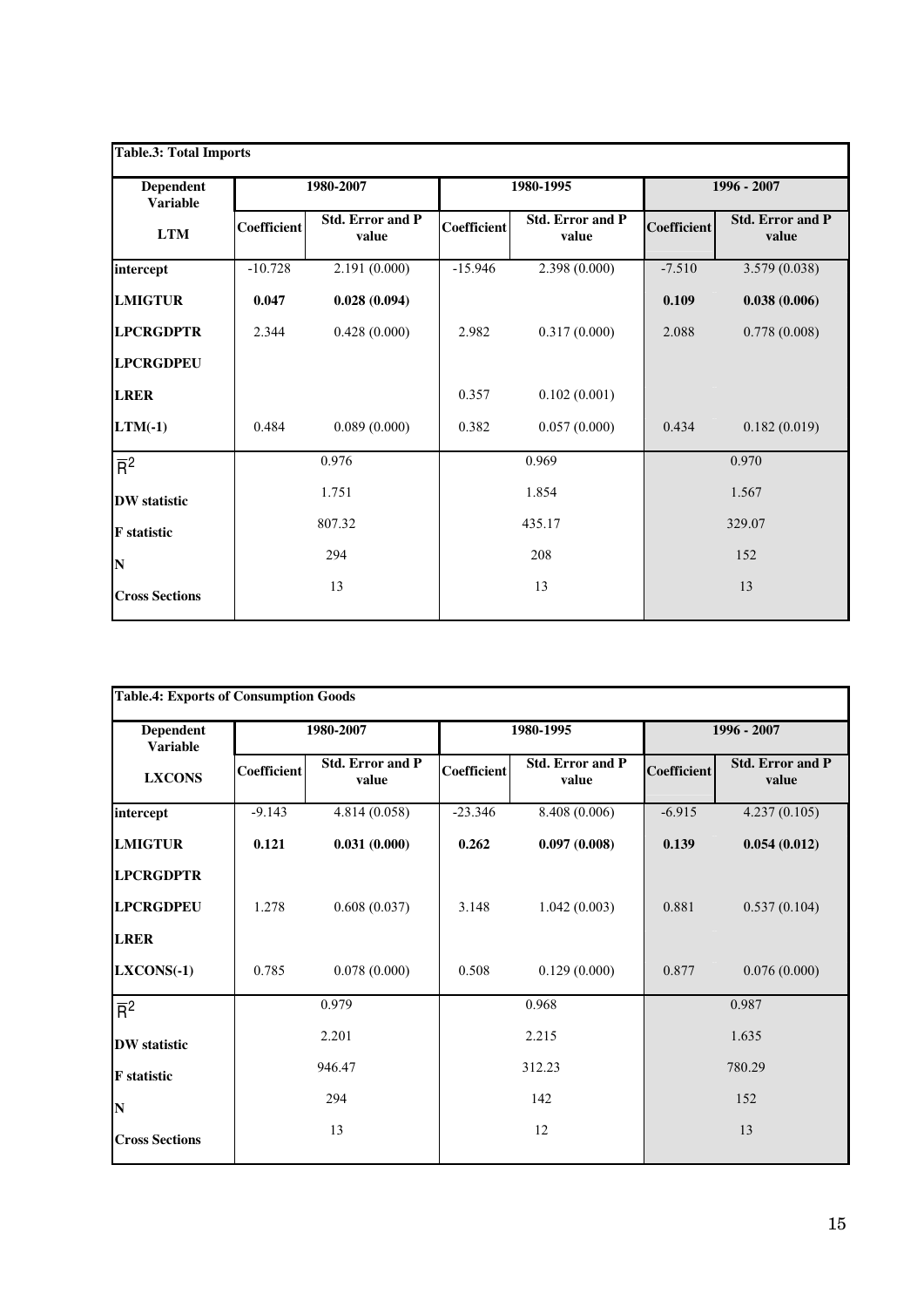| <b>Table.5: Exports of Capital Goods</b> |             |                                  |             |                                  |             |                                  |
|------------------------------------------|-------------|----------------------------------|-------------|----------------------------------|-------------|----------------------------------|
| Dependent<br><b>Variable</b>             |             | 1980-2007                        |             | 1980-1995                        |             | $1996 - 2007$                    |
| <b>LXCAPT</b>                            | Coefficient | <b>Std. Error and P</b><br>value | Coefficient | <b>Std. Error and P</b><br>value | Coefficient | <b>Std. Error and P</b><br>value |
| intercept                                | $-79.117$   | 10.378(0.000)                    | $-97.182$   | 13.047(0.000)                    | $-49.689$   | 11.033(0.000)                    |
| <b>LMIGTUR</b>                           |             |                                  |             |                                  |             |                                  |
| <b>LPCRGDPTR</b>                         | 4.605       | 1.176(0.000)                     | 13.644      | 1.096(0.000)                     |             |                                  |
| <b>LPCRGDPEU</b>                         | 5.378       | 0.940(0.000)                     |             |                                  | 5.416       | 1.154(0.000)                     |
| <b>LRER</b>                              | $-1.087$    | 0.493(0.028)                     | $-1.995$    | 0.895(0.027)                     |             |                                  |
| $LXCAPT(-1)$                             | 0.291       | 0.087(0.001)                     |             |                                  | 0.688       | 0.053(0.000)                     |
| $\overline{R}^2$                         |             | 0.852                            |             | 0.709                            |             | 0.924                            |
| <b>DW</b> statistic                      |             | 1.918                            |             | 1.595                            | 2.247       |                                  |
| <b>F</b> statistic                       |             | 121.93                           |             | 33.817                           |             | 136.64                           |
| N                                        |             | 336                              |             | 189                              |             | 156                              |
| <b>Cross Sections</b>                    |             | 13                               |             | 13                               |             | 13                               |

| <b>Table.6: Exports of Intermediary Goods</b> |             |                                  |                    |                                  |                    |                                  |  |
|-----------------------------------------------|-------------|----------------------------------|--------------------|----------------------------------|--------------------|----------------------------------|--|
| <b>Dependent</b><br><b>Variable</b>           | 1980-2007   |                                  |                    | 1980-1995                        |                    | 1996 - 2007                      |  |
| <b>LXINTER</b>                                | Coefficient | <b>Std. Error and P</b><br>value | <b>Coefficient</b> | <b>Std. Error and P</b><br>value | <b>Coefficient</b> | <b>Std. Error and P</b><br>value |  |
| intercept                                     | $-14.889$   | 3.065(0.000)                     | $-8.493$           | 6.592(0.200)                     | $-26.982$          | 4.081(0.000)                     |  |
| <b>LMIGTUR</b>                                | 0.108       | 0.044(0.015)                     | 0.219              | 0.109(0.047)                     | 0.097              | 0.057(0.089)                     |  |
| <b>LPCRGDPTR</b>                              |             |                                  |                    |                                  | 2.212              | 0.296(0.000)                     |  |
| <b>LPCRGDPEU</b>                              | 2.158       | 0.409(0.000)                     | 1.976              | 0.668(0.004)                     | 1.887              | 0.461(0.000)                     |  |
| <b>LRER</b>                                   |             |                                  | $-0.496$           | 0.302(0.102)                     |                    |                                  |  |
| LXINTER(-1)                                   | 0.609       | 0.073(0.000)                     | 0.457              | 0.094(0.000)                     | 0.331              | 0.117(0.006)                     |  |
| $\overline{R}^2$                              |             | 0.967                            |                    | 0.945                            |                    | 0.983                            |  |
| <b>DW</b> statistic                           |             | 1.958                            |                    | 1.950                            |                    | 2.099                            |  |
| <b>F</b> statistic                            |             | 568.38                           |                    | 165.55                           |                    | 558.59                           |  |
| N                                             |             | 294                              |                    | 142                              |                    | 152                              |  |
| <b>Cross Sections</b>                         |             | 13                               |                    | 12                               |                    | 13                               |  |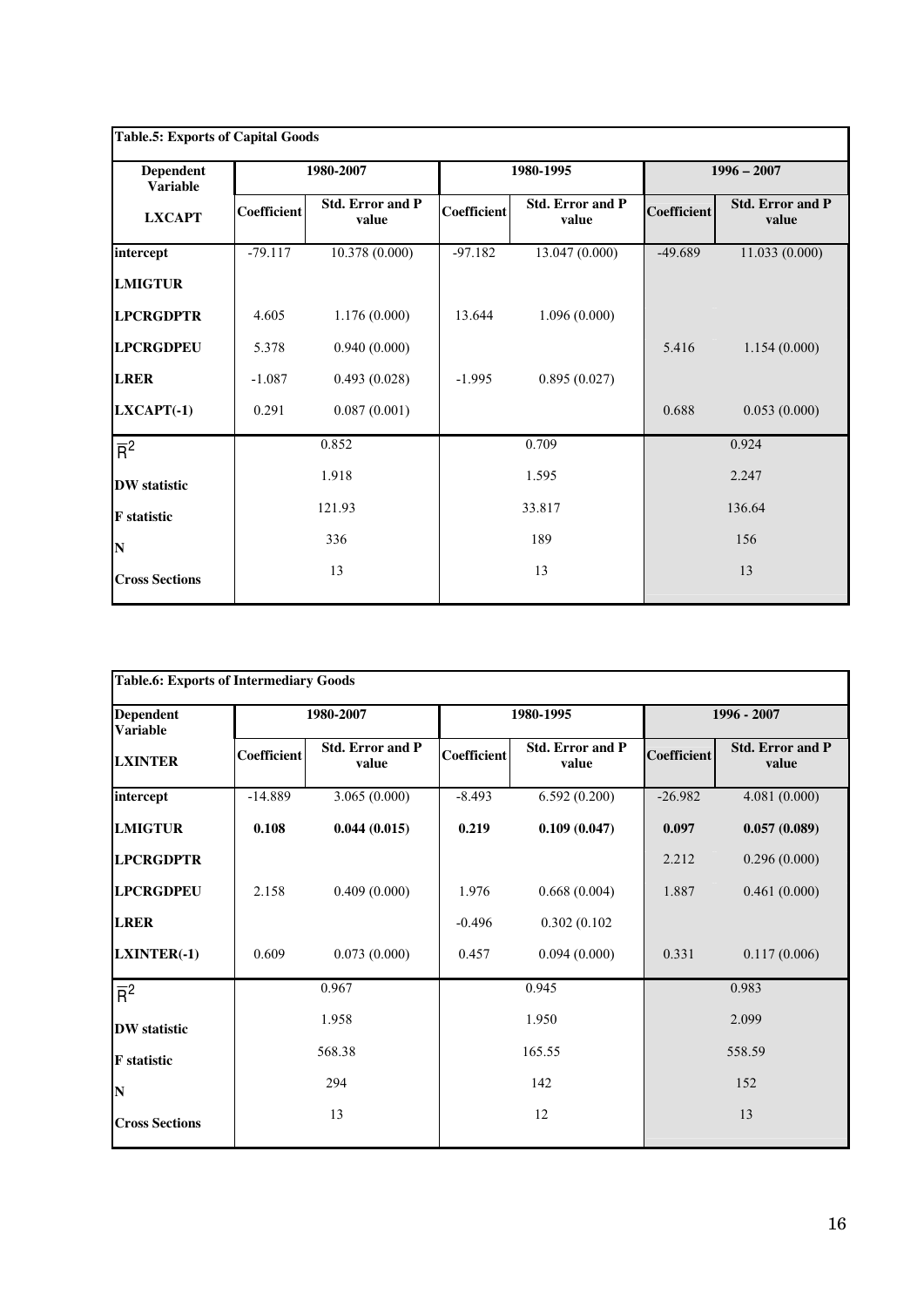| <b>Dependent</b><br><b>Variable</b> |             | 1980-2007                        |             | 1980-1995                        |             | 1996 - 2007                      |  |
|-------------------------------------|-------------|----------------------------------|-------------|----------------------------------|-------------|----------------------------------|--|
| <b>LMCONS</b>                       | Coefficient | <b>Std. Error and P</b><br>value | Coefficient | <b>Std. Error and P</b><br>value | Coefficient | <b>Std. Error and P</b><br>value |  |
| intercept                           | $-18.434$   | 1.763(0.000)                     | $-22.124$   | 3.238(0.000)                     | $-6.156$    | 3.078 (0.047)                    |  |
| <b>LMIGTUR</b>                      |             |                                  |             |                                  |             |                                  |  |
| <b>LPCRGDPTR</b>                    | 2.958       | 0.256(0.000)                     | 3.631       | 0.427(0.000)                     | 1.512       | 0.477(0.002)                     |  |
| <b>LPCRGDPEU</b>                    |             |                                  |             |                                  |             |                                  |  |
| <b>LRER</b>                         |             |                                  |             |                                  | 0.857       | 0.303(0.005)                     |  |
| LMCONS(-1)                          | 0.543       | 0.036(0.000)                     | 0.405       | 0.056(0.000)                     | 0.372       | 0.061(0.000)                     |  |
| $\overline{R}^2$                    |             | 0.939                            |             | 0.887                            |             | 0.972                            |  |
| <b>DW</b> statistic                 |             | 2.142                            |             | 2.125                            |             | 1.492                            |  |
| <b>F</b> statistic                  |             | 406.92                           |             | 117.10                           |             | 356.72                           |  |
| N                                   |             | 364                              |             | 208                              |             | 156                              |  |
| <b>Cross Sections</b>               |             | 13                               |             | 13                               |             | 13                               |  |

| <b>Table.8: Imports of Capital Goods</b> |             |                                  |             |                                  |             |                                  |  |
|------------------------------------------|-------------|----------------------------------|-------------|----------------------------------|-------------|----------------------------------|--|
| Dependent<br><b>Variable</b>             |             | 1980-2007                        |             | 1980-1995                        |             | 1996 - 2007                      |  |
| <b>LMCAPT</b>                            | Coefficient | <b>Std. Error and P</b><br>value | Coefficient | <b>Std. Error and P</b><br>value | Coefficient | <b>Std. Error and P</b><br>value |  |
| intercept                                | $-13.325$   | 2.306(0.000)                     | $-23.984$   | 2.949(0.000)                     | 3.192       | 3.277(0.332)                     |  |
| <b>LMIGTUR</b>                           | 0.085       | 0.053(0.107)                     |             |                                  | 0.285       | 0.089(0.002)                     |  |
| <b>LPCRGDPTR</b>                         | 2.947       | 0.414(0.000)                     | 4.758       | 0.334(0.000)                     | 3.055       | 1.029(0.004)                     |  |
| <b>LPCRGDPEU</b>                         |             |                                  |             |                                  | $-1.696$    | 0.937(0.072)                     |  |
| <b>LRER</b>                              |             |                                  |             |                                  |             |                                  |  |
| $LMCAPT(-1)$                             | 0.288       | 0.087(0.001)                     |             |                                  | 0.246       | 0.147(0.097)                     |  |
| $\overline{R}^2$                         |             | 0.913                            |             | 0.864                            |             | 0.927                            |  |
| <b>DW</b> statistic                      |             | 2.128                            |             | 1.744                            |             | 1.962                            |  |
| <b>F</b> statistic                       |             | 207.32                           |             | 102.14                           |             | 121.01                           |  |
| N                                        |             | 294                              |             | 208                              |             | 152                              |  |
| <b>Cross Sections</b>                    |             | 13                               |             | 13                               |             | 13                               |  |